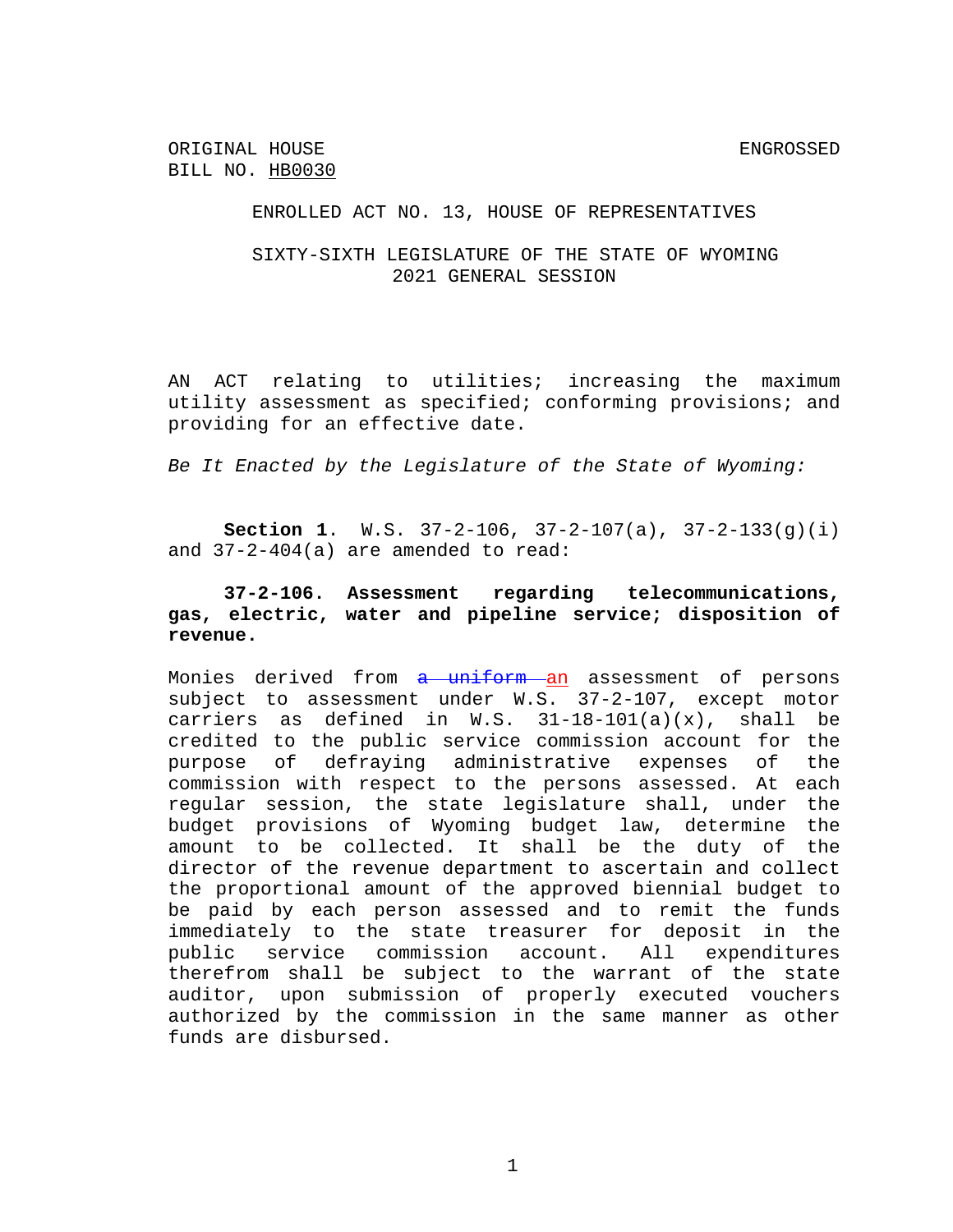ORIGINAL HOUSE ENGROSSED BILL NO. HB0030

### ENROLLED ACT NO. 13, HOUSE OF REPRESENTATIVES

SIXTY-SIXTH LEGISLATURE OF THE STATE OF WYOMING 2021 GENERAL SESSION

# **37-2-107. Assessment regarding telecommunications, gas, electric, water and pipeline service; assessment generally.**

(a) On or before the first day of July of each year the director of revenue shall, by requiring special reports or otherwise, determine the total aggregate amount of the gross Wyoming intrastate retail revenues of all public utilities, entities utilizing public utility facilities in the state to furnish retail utility commodities or services to the public, and providers of telecommunication services, except motor carriers, and those utilities exempted under W.S. 37-2-108, for the preceding calendar year. He The director shall then determine the ratio that one-half (1/2) of the total authorized budgeted amount for the biennium is to the total aggregate gross retail Wyoming intrastate operating revenues. The resulting percentage factor shall then be applied to the annual intrastate gross retail operating revenues of each of such persons for the preceding calendar year and the result shall be the assessment of each such person for the ensuing budget fiscal year. However, the assessment rate against the persons for any one (1) year shall not exceed  $.0030$ three-thousandths (.003) of the gross Wyoming intrastate retail revenues of the persons unless the assessment of three-thousandths (.003) is insufficient to produce the amount to be collected. If the amount to be collected exceeds the amount produced by the application of the percentage factor to the gross Wyoming intrastate retail revenue of the persons, an additional assessment sufficient to produce the amount to be collected but not to exceed two-thousandths (.002) shall be made against those persons defined as public utilities in W.S.  $37-1-101(a)(vi)(C)$ , (D) or (G) but not cooperative utilities that are eligible for exemption and that choose to opt out from retail rate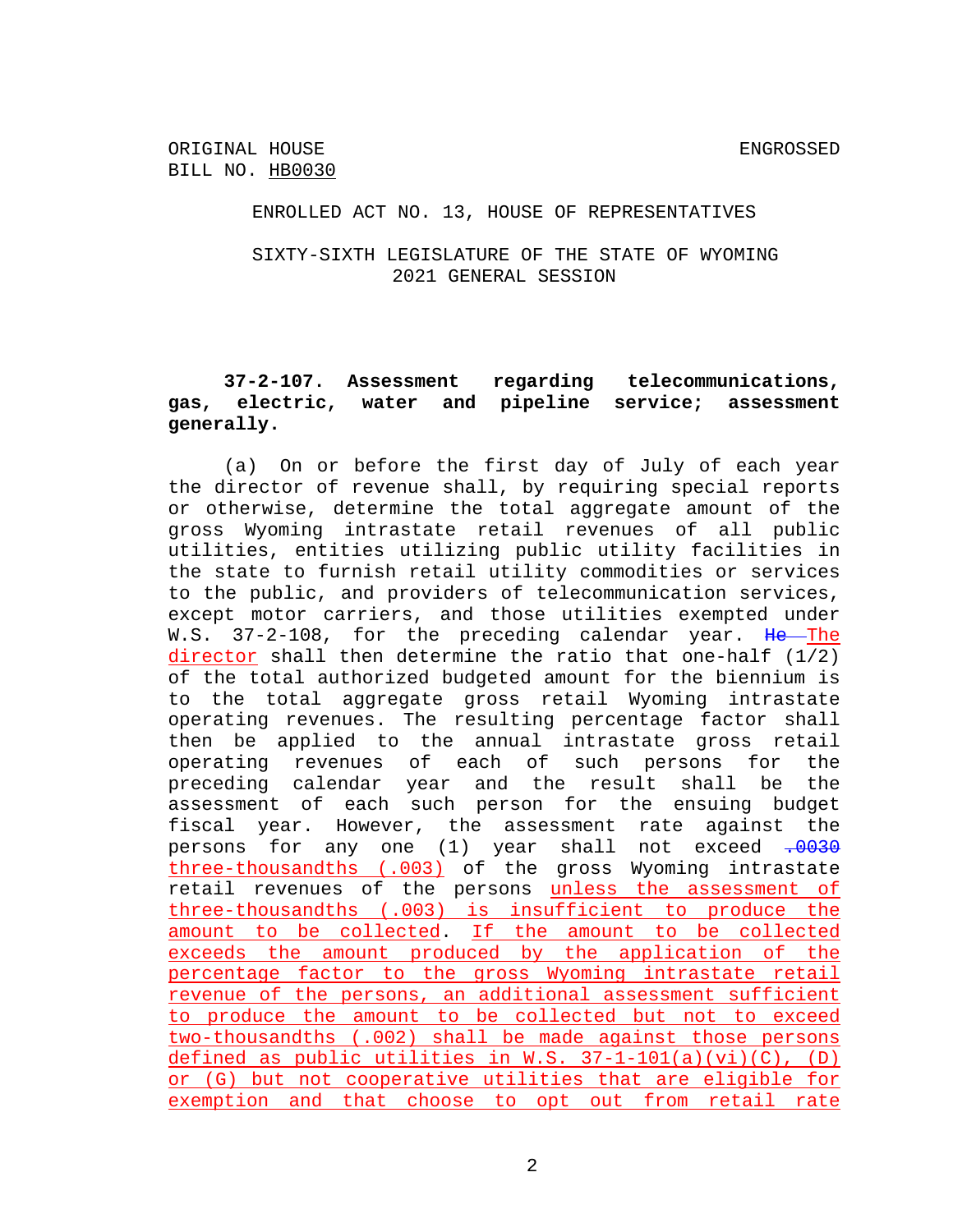#### ENROLLED ACT NO. 13, HOUSE OF REPRESENTATIVES

## SIXTY-SIXTH LEGISLATURE OF THE STATE OF WYOMING 2021 GENERAL SESSION

regulation. By the first day of August the director of the revenue department shall assess the persons, and one-half  $(1/2)$  of the assessed fees shall be paid to  $\frac{him - the}{$ director by the persons on or before the first day of October and one-half  $(1/2)$  of the fees shall be paid to  $\frac{h\dot{+}m}{h\dot{+}m}$ the director by the persons on or before the first day of April in the ensuing year. The director<sub> $I$ </sub> of the revenue department, in computing the percentage upon which fees for the first fiscal year of the ensuing biennium shall be based, shall deduct any unexpended balance in the commission's account, less an amount equal to the total of all properly authorized outstanding accounts payable, from one-half (1/2) the total authorized budgeted amount for the biennium, and the resultant figure shall be used instead of the one-half (1/2) of the total authorized budgeted amount for the biennium, as above provided. Any unexpended balance in the commission's account shall not lapse at the end of the fiscal period. "Intrastate gross retail operating revenues" as used in this section shall mean intrastate gross revenues derived from the provision of telecommunications, gas, electric, water and pipeline service offered for final consumption and not for resale.

# **37-2-133. Exemption for purchase of coal fired generation facilities that would otherwise have been retired; public utility purchase requirements; conditions for exemption.**

(g) If an electric utility purchases electricity from the owner of an otherwise retiring coal fired electric generation facility for the benefit of an eligible retail customer, the utility serving that eligible retail customer shall purchase the electricity at a cost and under terms and conditions that are acceptable to and negotiated between the customer and the owner of the otherwise

3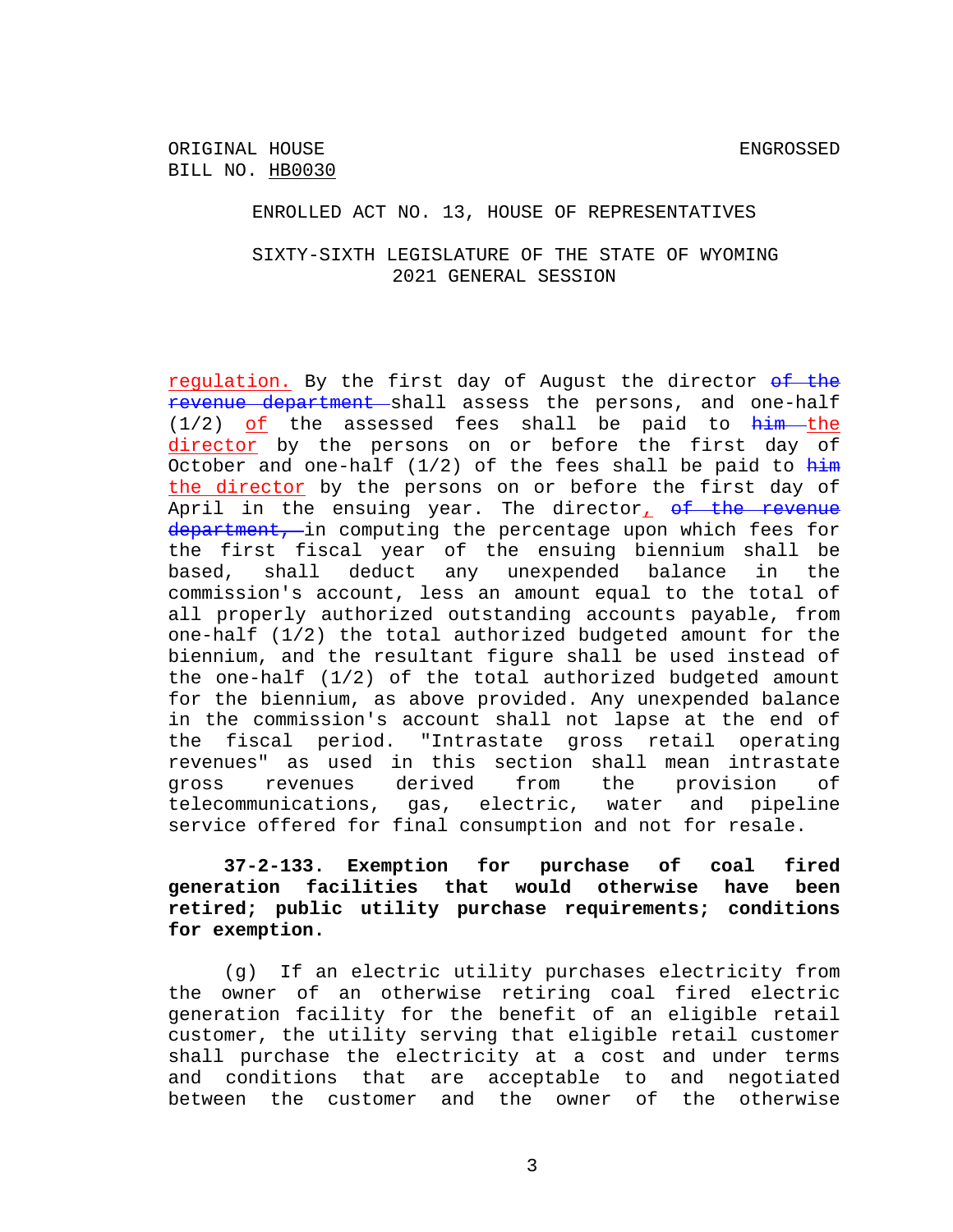ORIGINAL HOUSE ENGROSSED BILL NO. HB0030

### ENROLLED ACT NO. 13, HOUSE OF REPRESENTATIVES

## SIXTY-SIXTH LEGISLATURE OF THE STATE OF WYOMING 2021 GENERAL SESSION

retiring coal fired electric generation facility. The electric public utility shall pass that cost through to the customer without markup or modification except:

(i) For the collection of applicable taxes and the appropriate uniform assessment, which shall be collected pursuant to W.S. 37-2-106 through 37-2-109;

#### **37-2-404. Consumer advocate; funding and expenses.**

(a) Funding for the office of consumer advocate shall be included in the commission's budget and collected through the  $\frac{uniform}{unifform}$  utility assessment. Incidental administrative and clerical services for the office of consumer advocate shall be provided by the commission. The commission shall decide all matters of shared administrative and clerical personnel.